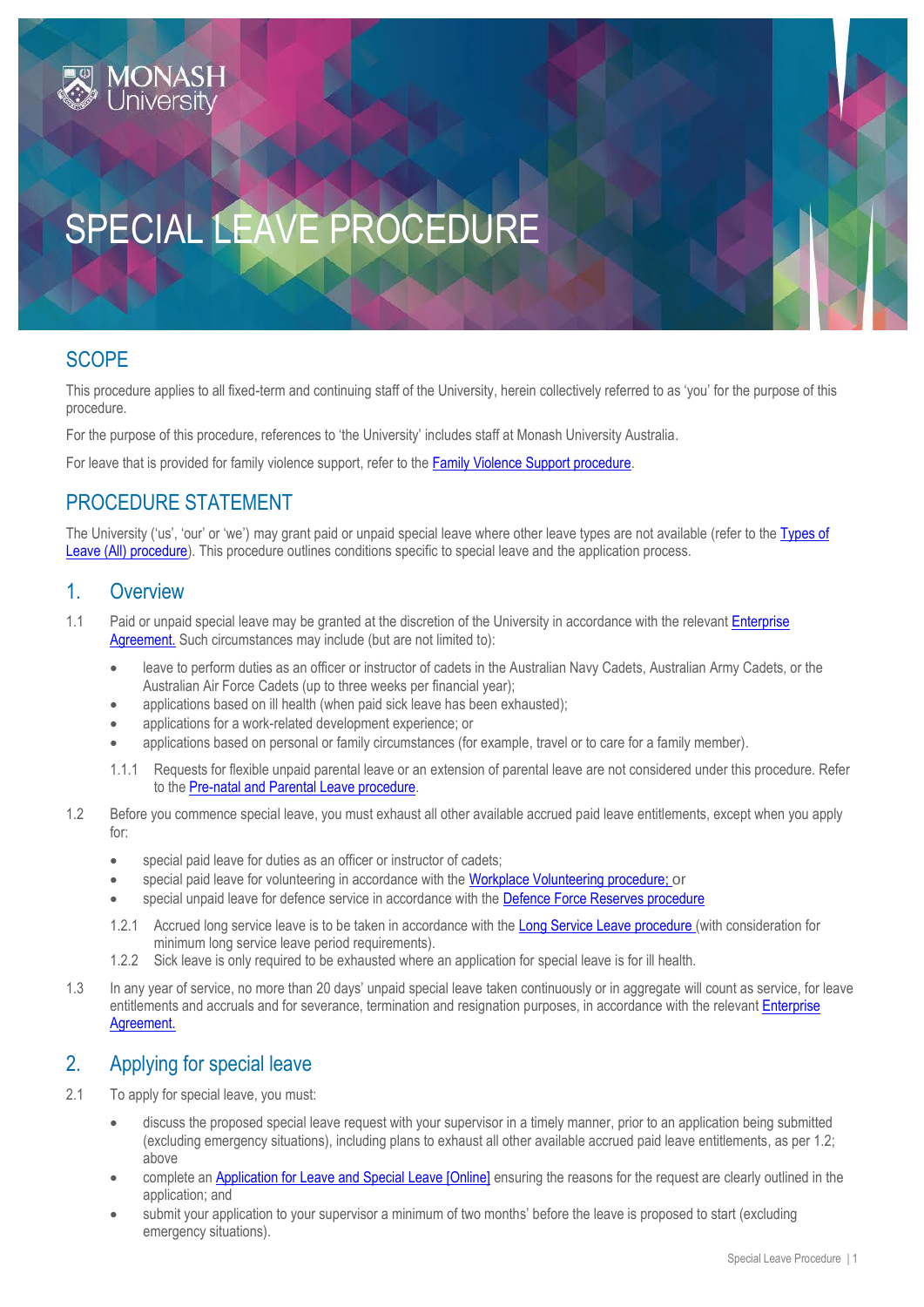- 2.1.1 For emergency situations, we understand that a timely application may not be possible. In such circumstances, you must discuss your leave requirements with your supervisor or [HR Business Partner.](https://www.intranet.monash/hr/contact-us/hr-business-partners)
- 2.2 You may be required to provide relevant evidence (for example a medical certificate or Tri-Service Training Notice) or additional information to support your special leave request.
- 2.3 Where you make a subsequent application for unpaid leave of greater than 6 months, approval will generally only be granted where there is a compelling case.

#### 3. Consideration and approval

- 3.1 Supervisors should assess the impact of the proposed special leave on the work unit, including budgetary, staffing and other resource implications in consultation with th[e HR Business Partner.](https://www.intranet.monash/hr/contact-us/hr-business-partners)
- 3.2 Where your supervisor intends to recommend the application for endorsement, they will
	- confirm that all annual leave, long service leave and sick leave (if the special leave request is for medical reasons) is exhausted in accordance with 1.2 above, and/or applied for in ESS, before they
	- submit the application to the Dean or Executive Director for endorsement.
- 3.3 Where your application is not endorsed, your supervisor will notify you.
- 3.4 Where an application for special leave has been endorsed by the Dean or Executive Director, it will be submitted to Monash HR to obtain approval from the relevant delegated authorities, as detailed in the below table.

|                      | Period of special leave                                                                                                                                                                                                                                                               | Approver                                                                                                                                                           |
|----------------------|---------------------------------------------------------------------------------------------------------------------------------------------------------------------------------------------------------------------------------------------------------------------------------------|--------------------------------------------------------------------------------------------------------------------------------------------------------------------|
| Special unpaid leave | Up to 2 weeks (10 working days for full-time<br>staff or pro-rata for part-time staff).                                                                                                                                                                                               | Group Manager, HR Business Partnering as<br>delegate of the Chief Human Resources<br>Officer.                                                                      |
|                      | Greater than 2 weeks and up to 6<br>$\bullet$<br>months: or<br>Consecutive periods of special unpaid<br>$\bullet$<br>leave, up to 6 months in aggregate; or<br>Consecutive periods of unpaid parental<br>$\bullet$<br>leave and special unpaid leave, up to 6<br>months in aggregate. | <b>Chief Human Resources Officer</b>                                                                                                                               |
|                      | Greater than 6 months; or<br>$\bullet$<br>Consecutive periods of special unpaid<br>$\bullet$<br>leave greater than 6 months in<br>aggregate; or<br>Consecutive periods of unpaid parental<br>$\bullet$<br>leave and special unpaid leave, greater<br>than 6 months in aggregate.      | Provost (for academic staff)<br>$\bullet$<br>Chief Operating Officer and Senior<br>٠<br>Vice-President (for professional and<br>trades and services staff)         |
| Special paid leave   | Up to 2 weeks (10 working days for full-time<br>staff or pro-rata for part-time staff).                                                                                                                                                                                               | Chief Human Resources Officer                                                                                                                                      |
|                      | Over 2 weeks                                                                                                                                                                                                                                                                          | Provost (for academic staff)<br>$\bullet$<br>Chief Operating Officer and Senior<br>$\bullet$<br>Vice-President (for professional and<br>trades and services staff) |

3.5 Where your application has been submitted to the relevant delegated authorities above, Monash HR will notify you of the outcome of the application.

#### 4. Arrangements during approved special leave

- 4.1 If you are on special unpaid leave and you continue to receive your normal pay, you must notify Monash HR as a matter of urgency to avoid overpayment of salary. Where an overpayment is made, repayment of the monies will be in accordance with the relevant Enterprise Agreement.
- 4.2 Superannuation contributions will not be made during periods of special unpaid leave.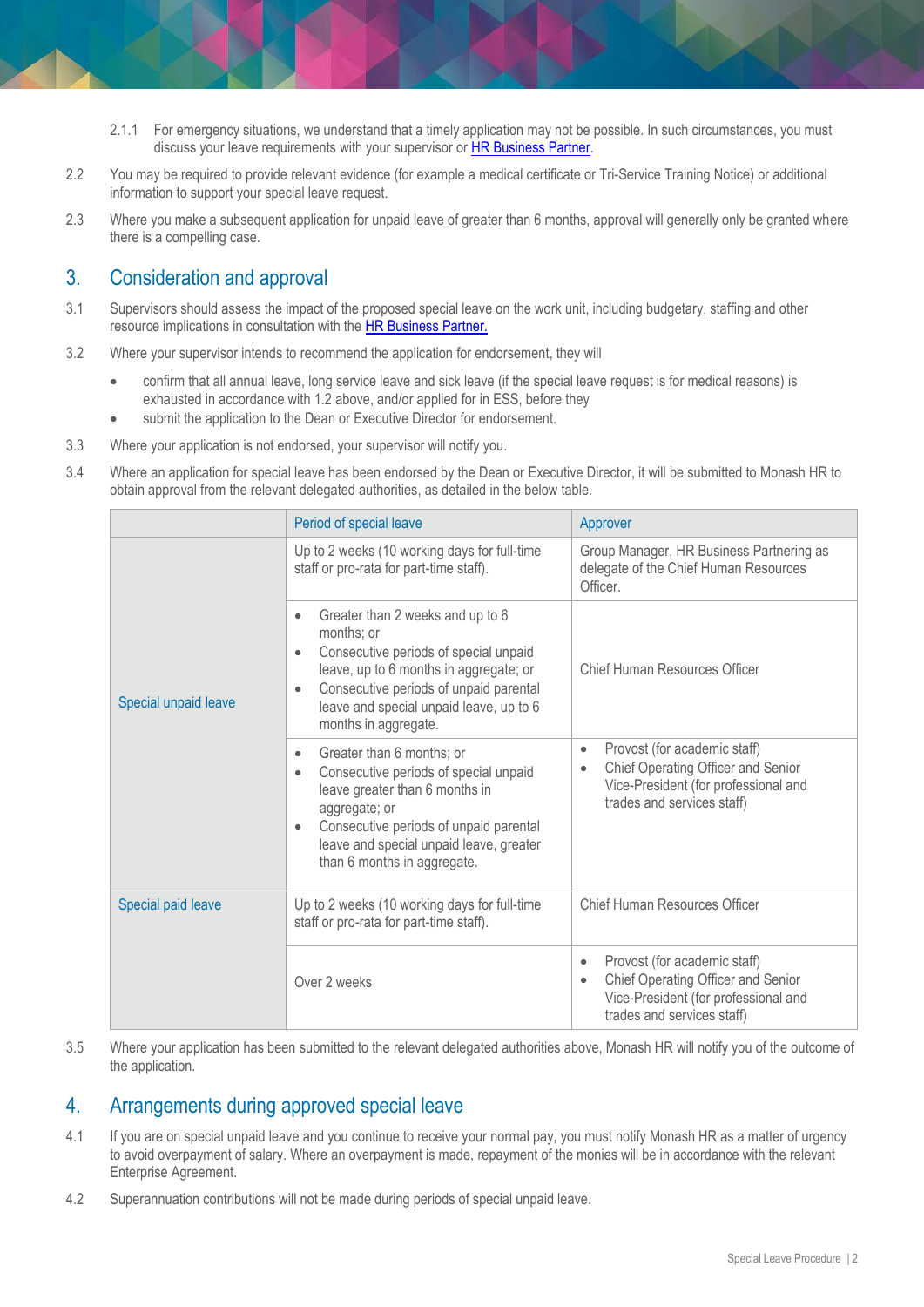4.3 For longer periods of special leave, you are encouraged to stay in touch with your supervisor. You may discuss and agree on how you would like to receive communications and be contacted.

## 5. Breach of procedure

5.1 The University treats any breach of its policies, procedures and schedules seriously; we encourage reporting of concerns about noncompliance, and manages compliance in accordance with the applicable **Enterprise Agreement**, relevant instrument of appointment and/or applicable contract terms. A failure to comply with University procedures may result in action by the University. Such action may include disciplinary and other action up to and including potential termination of employment for employees, or the cessation of engagements with the University for other persons.

## **DEFINITIONS**

| <b>Employee Self Service</b><br>(ESS) | An online Employee Self Service system which provides staff with easy and private access to personal<br>and current employment information held by the University.                                                                                                                                                                                                                                                                                                                                                                                                                                                                                                                                                                                                                                                                                                                                                                                                                                                                                                                                                                                                                                                                                                                                                                                                                                                                                                         |
|---------------------------------------|----------------------------------------------------------------------------------------------------------------------------------------------------------------------------------------------------------------------------------------------------------------------------------------------------------------------------------------------------------------------------------------------------------------------------------------------------------------------------------------------------------------------------------------------------------------------------------------------------------------------------------------------------------------------------------------------------------------------------------------------------------------------------------------------------------------------------------------------------------------------------------------------------------------------------------------------------------------------------------------------------------------------------------------------------------------------------------------------------------------------------------------------------------------------------------------------------------------------------------------------------------------------------------------------------------------------------------------------------------------------------------------------------------------------------------------------------------------------------|
| <b>Dean or Executive Director</b>     | The Dean of the faculty or Executive Director of a division or their nominee in any case where the Dean<br>or Director has formally nominated a person to act as their nominee for the purpose.                                                                                                                                                                                                                                                                                                                                                                                                                                                                                                                                                                                                                                                                                                                                                                                                                                                                                                                                                                                                                                                                                                                                                                                                                                                                            |
| <b>Enterprise Agreement</b>           | The Enterprise Agreement means the:<br>Monash University Enterprise Agreement (Academic and Professional Staff) 2019 or the<br>$\bullet$<br>Trades and Services staff (Building and Metal Trades staff) 2009 or the<br>$\bullet$<br>Trades and Services staff (Catering and Retail, Cleaning and Caretaking, and Miscellaneous<br>$\bullet$<br>services staff) 2005<br>as applicable to the staff member.<br>Clauses relating to this procedure include:<br>Monash University Enterprise Agreement (Academic and Professional Staff) 2019<br>Clause 26 - Payment of Salaries and Deductions<br>$\bullet$<br><b>Clause 38 - Definitions and General Conditions</b><br>$\bullet$<br>Clause 44.26 - Special Leave for Additional Purposes<br>Monash University Enterprise Agreement (Trades and Services Staff - Building & Metal Trades Staff)<br>2009<br>Clause 3 - Definitions<br>$\bullet$<br>Clause 29 - Payment of Salaries and Deductions<br>$\bullet$<br>Clause 50 - Leave Entitlements<br>$\bullet$<br>Schedule 3(u) - Leave Entitlements (Special Leave)<br>$\bullet$<br>Monash University Enterprise Agreement (Trades and Services Staff - Catering and Retail, Cleaning<br>and Caretaking, and Miscellaneous Services Staff) 2005<br>Clause 3 - Definitions<br>$\bullet$<br>Clause 29 - Payment of Salaries and Deductions<br>$\bullet$<br><b>Clause 41 - Leave Entitlements</b><br>$\bullet$<br>Schedule 3(v) - Leave Entitlements (Special Leave)<br>$\bullet$ |
| <b>Staff</b>                          | For the purposes of this procedure, means a person employed by the University on a continuing or<br>fixed-term basis.                                                                                                                                                                                                                                                                                                                                                                                                                                                                                                                                                                                                                                                                                                                                                                                                                                                                                                                                                                                                                                                                                                                                                                                                                                                                                                                                                      |
| Supervisor                            | The person who is responsible for the day-to-day supervision of the staff member.                                                                                                                                                                                                                                                                                                                                                                                                                                                                                                                                                                                                                                                                                                                                                                                                                                                                                                                                                                                                                                                                                                                                                                                                                                                                                                                                                                                          |